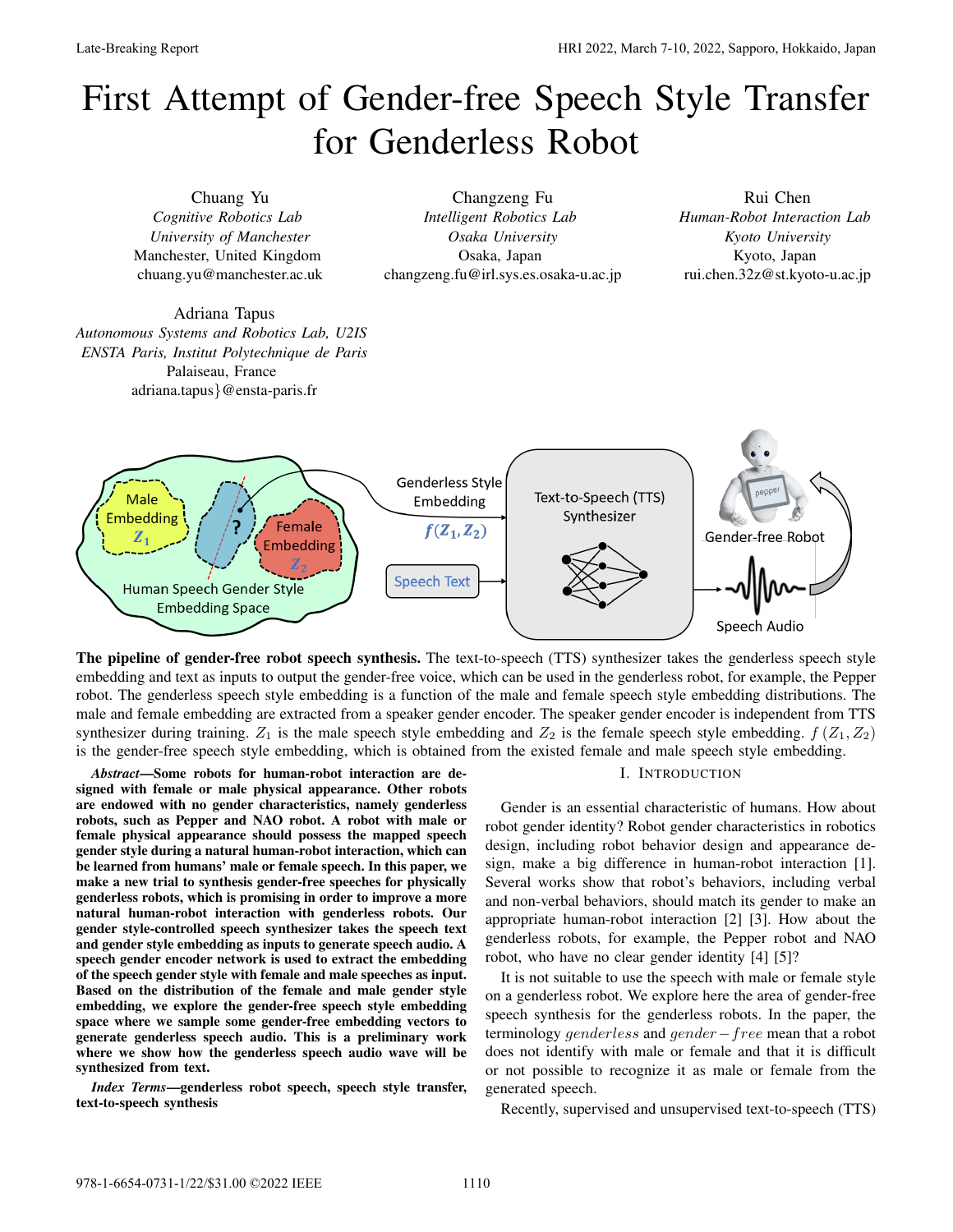synthesis and speech style transfer have attracted many AI and Robotics researchers' attention to the development of speech processing research and Natural Language Processing (NLP) research [6] [7] [8] [9]. We can use these technologies to do speech gender style transfer and male or female speech generation with human speech recording. However, it is not easy to get gender-free speech samples recorded from humans. Therefore, it is very challenging to get genderless embedding for gender-free speech generation as there are no related databases. Furthermore, the relation between male/female speech style embedding distribution and the distribution of genderless speech embedding distribution is still not clear, which makes the task even more difficult.

This paper presents a preliminary work on synthesizing the gender-free speech style with text and gender style embedding as inputs. The pipeline, as shown in the Figure . The model contains two parts. The first part is genderless speech style embedding with a speaker gender encoder, which can extract the speech gender style embedding from male or female speeches. The speaker gender encoder is independent of the TTS synthesizer training. The female and male embeddings are applied to look for the genderless style embedding. Namely, the genderless speech style embedding is the function of the male and female speech style embedding distributions. The second part is the text-to-speech (TTS) synthesizer that takes the genderless speech style embedding generated in the first part and the speech text as inputs in order to output the genderfree speech audio.

The rest of the paper is organized as follows: Section II presents the related works. Section III shows the methodology of the robot gender-free speech synthesis. The results are shown in Section IV. The discussion and future works are part of Section V.

## II. RELATED WORKS

Text-to-speech (TTS) generation research has made significant progress recently with some main methods, for example, Tacotron [9], Tacotron 2 [10], FastSpeech [7], and so on. Furthermore, style-controlled TTS is a new trend [11] [12].

The authors in [9] came up with a new method for style controllable speech generation from speech text. It is the first time when the concept of "style tokens" is introduced to Tacotron, which is widely used [13] [14]. The style tokens, a kind of independent prosodic styles, are extracted from training data with style attention networks.

In [11] a speaker-style controllable text-to-speech generation model is presented. Their model contains three independently trained models: a speaker encoder network, a sequenceto-sequence synthesis network based on Tacotron 2, and an auto-regressive WaveNet-based vocoder network [15]. The Speaker Encoder is used for the speaker style embedding, which computes a fixed dimensional vector from a speech signal. Furthermore, the style encoder network is the head part of a speaker verification network [16]. In this paper, a good performance on the high-quality speaker style representation

is obtained, which lets the TTS model synthesis natural and new speech never seen in the training process.

The reference [12] introduced the Variational Autoencoder (VAE) to the TTS model for style-controllable speech synthesis from text. The VAE model is for learning latent style representation of speaker styles with an unsupervised learning method. It is a recognition model or inference network, which encodes reference audio into a fixed-length short vector of latent representation, which stands for style representation. The TTS model is based on the Tacotron 2, which converts the speech style embedding (extracted from reference speech audio) and the speech text to the target speech with a specific style. In order to overcome the KL collapse problem, the paper uses the KL annealing trick and makes the KL loss be considered every k steps. The model also shows an ability of disentanglement to some degree. Namely, some latent features of the speaker style embedding can be used to control one of the specific speech styles independently. Finally, the paper shows a good performance on the style control. The paper also inspired us to deal with the high-quality gender style embedding problem of speech audio.

About genderless voice synthesis, the institute *EqualAI*  created the genderless voice based on frequency manipulation [17]. However, the rule-based method is limited because the gender representation in voice contains a lot of properties including vocal intensity(loudness), frequency(pitch), and so on. Our paper uses a deep learning method to extract genderrelated voice representation that can contain more gender information in speech, which leads to a more expressive speech generation.

#### III. METHODOLOGY

# *A. Gender-free TTS architecture*

In our task of gender-free speech generation from the text, the gender-free speech means that humans cannot recognize the gender when hearing the speech audios. Our model contains three sub-models, including a speech gender encoder, a TTS synthesizer, and a *V ocoder* network and a rule-based genderless speech style embedding extraction model. These first three submodels are trained independently. The speech gender encoder takes female and male speech samples to get the fixed dimensional vectors as the speech gender style embedding, respectively. The rule-based genderless speech style embedding extraction model uses the female and male speech style embedding from the speech gender encoder to get the gender-free speech embedding. The TTS synthesizer is a *seq*2*seq* model with attention based on Tacotron 2. It takes word embedding of speech text and the condition of genderfree style embedding. The TTS synthesizer to synthesize the Mel spectrograms, which is fed to the Neutral *V ocoder*  network based on WaveNet [15] to generate the gender-free speech audio finally.

# *B. Gender-free speech style extraction*

Actually, our speech gender encoder is a speaker gender recognition model with speech audio, which is built based on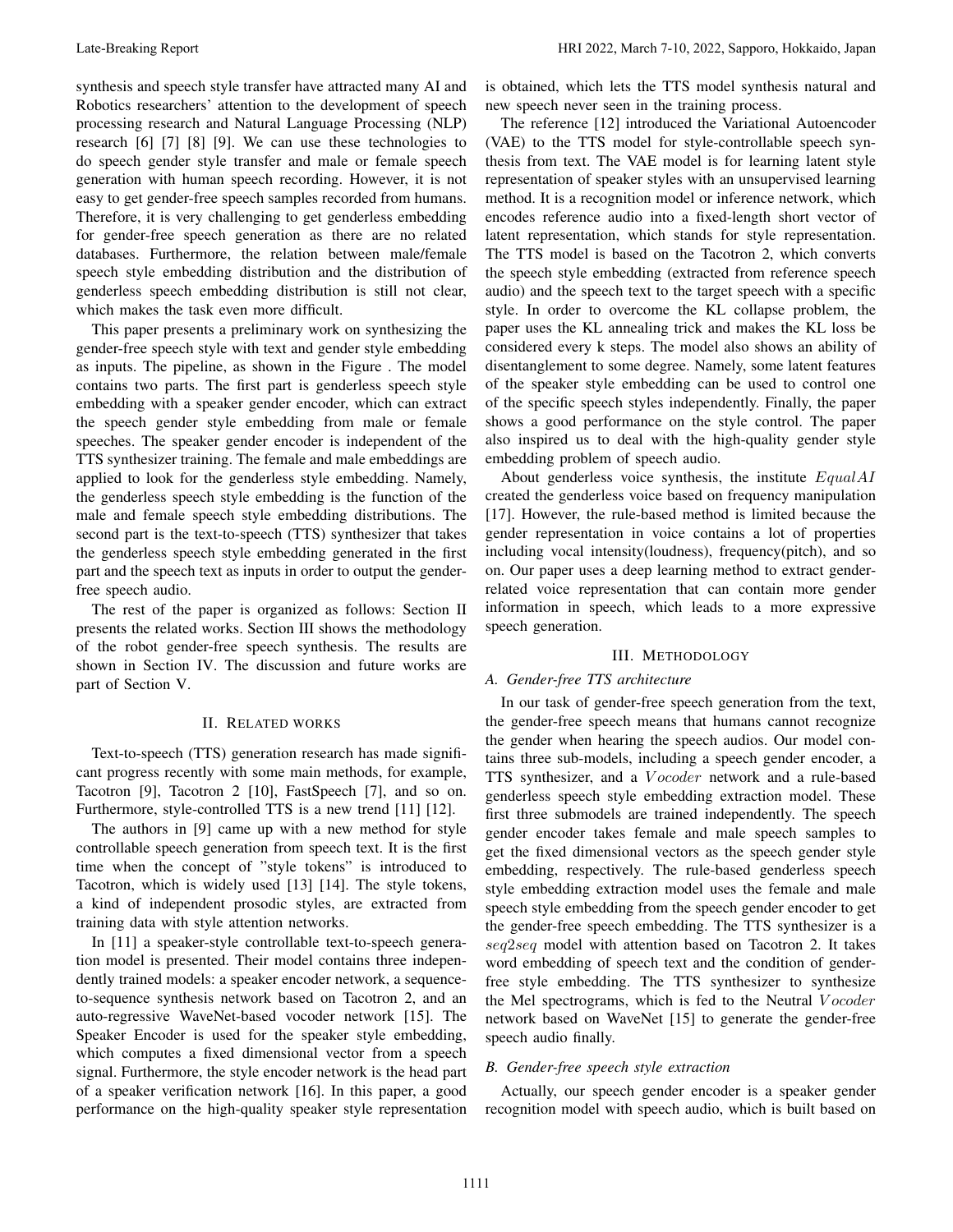one excellent speaker certification model in reference [18]. Before being fed to the speech gender encoder, the reference speech audio is processed towards the 40-channel log-mel spectrograms. Then, the mel spectrograms are input into a stack of 3 LSTM layers of 768 cells in the speech and the following multilayer perceptron with 256-dimensional output in speech gender encoder. The 256-dimensional latent features of the last time step output in the last LSTM are the gender style presentation of reference speech audio.

We trained the speech gender encoder model on the open database LibriTTS [19] but with the gender labels. Because the encoder is a gender recognition model, the fixed dimensional style embedding vectors of the same gender cluster in a similar area in the speaker embedding feature space. As shown in Figure , the female and male speech style embeddings cluster in two areas (male: yellow female: red) and belong to two distributions, respectively. The gender-free embedding area/space should be far from female and male embedding areas, and mostly, it is near the blue region of embedding space. How can we sample from the gender-free speech embedding distribution in the possible blue region? The only way is to use the existed male and female speech latent representation distributions to achieve the goal, as shown in Equation 1. Where,  $Z_1$  obeys the distribution of the male speech style embedding,  $Z_2$  obeys the distribution of the female speech style embedding and  $Z_0$  obeys the distribution of the gender-free speech style embedding.

$$
Z_0 = f(Z_1, Z_2) \tag{1}
$$

To simplify the calculation, we only use the linear *f* function in this paper, as shown in Equation 2. Where,  $0 \le a \le 1$ and  $0 \leq b \leq 1$ . In future work, we plan exploring more complex and precise modes.

$$
Z_0 = a \cdot Z_1 + b \cdot Z_2 \tag{2}
$$

# IV. RESULTS

LibriTTS [19] database is used during the training process of the speech gender style encoder. LibriTTS database and VCTK [20] database are used during the TTS synthesizer training. However, we update all the labels with genders (0: female; 1: male) for the database above. The extracted speech gender style embedding from the trained speech gender encoder is 256-dimensional vectors. After Principal Component Analysis (PCA) processing, the 3-dimensional embedding visualization of the speech gender style embedding is shown in Figure 1. Each color corresponds to a gender style. The red is for the female, while green is for the male. From the Figure, we can see that the female speech embedding and male speech embedding cluster are in two distinct regions, which certify our initial hypothesis. The middle zone between the green cluster and the red cluster is the gender-free speech style embedding space, which makes it is possible to sample the speech gender embedding in the whole style representation space. This paper shows some preliminary work on our genderfree speech generation project. The hyperparameter is being



Fig. 1. Visualization of speech gender style embedding extracted from LibriTTS [19] database. The original embedding dimension is 256. Here the 3-dimensional features are extracted by Principal Component Analysis (PCA) processing. Each color denotes a gender style. The red is for female, while green is for male.

adjusted based on the training experiments. The weight [*a, b*] is equal to [0*.*25*,* 0*.*75], [0*.*5*,* 0*.*5] and [0*.*75*,* 0*.*25] in Equation 2 to generate some speech audios. The  $Z_1$  and  $Z_2$  use the mean vector of female speech style embedding and male speech style embedding, respectively, to try exploring the gender-free speech style embedding space. However, the generated speech is still not natural and with noise.

## V. DISCUSSION AND FUTURE WORKS

The work is still at a preliminary stage, and there are many developments needed to be completed in the future. However, the first result is promising for further exploration in the robot gender-free speech synthesis. This paper shows a basic solution to generate gender-free speech audio from text with genderless speech style embedding as the condition. We trained a speech gender recognition model for speech gender style embedding. The visualization of the female and male embedding shows that the two kinds of embeddings are classifiable, and the middle zone exists between the male embedding and the female embedding. Besides, we simplified the projection process from existed male/female embedding distributions to unseen gender-free embedding distribution to sample some style embedding and get some promising results.

Future work will focus on looking for a more suitable method to get the approximate distribution of gender-free speech style embedding using the existed distributions of female and male embedding. We will also focus on getting better gender-free speech results and use them with a genderless robot in a real human-robot interaction scenario. We can then explore the effects of the human perception of the genderless robot.